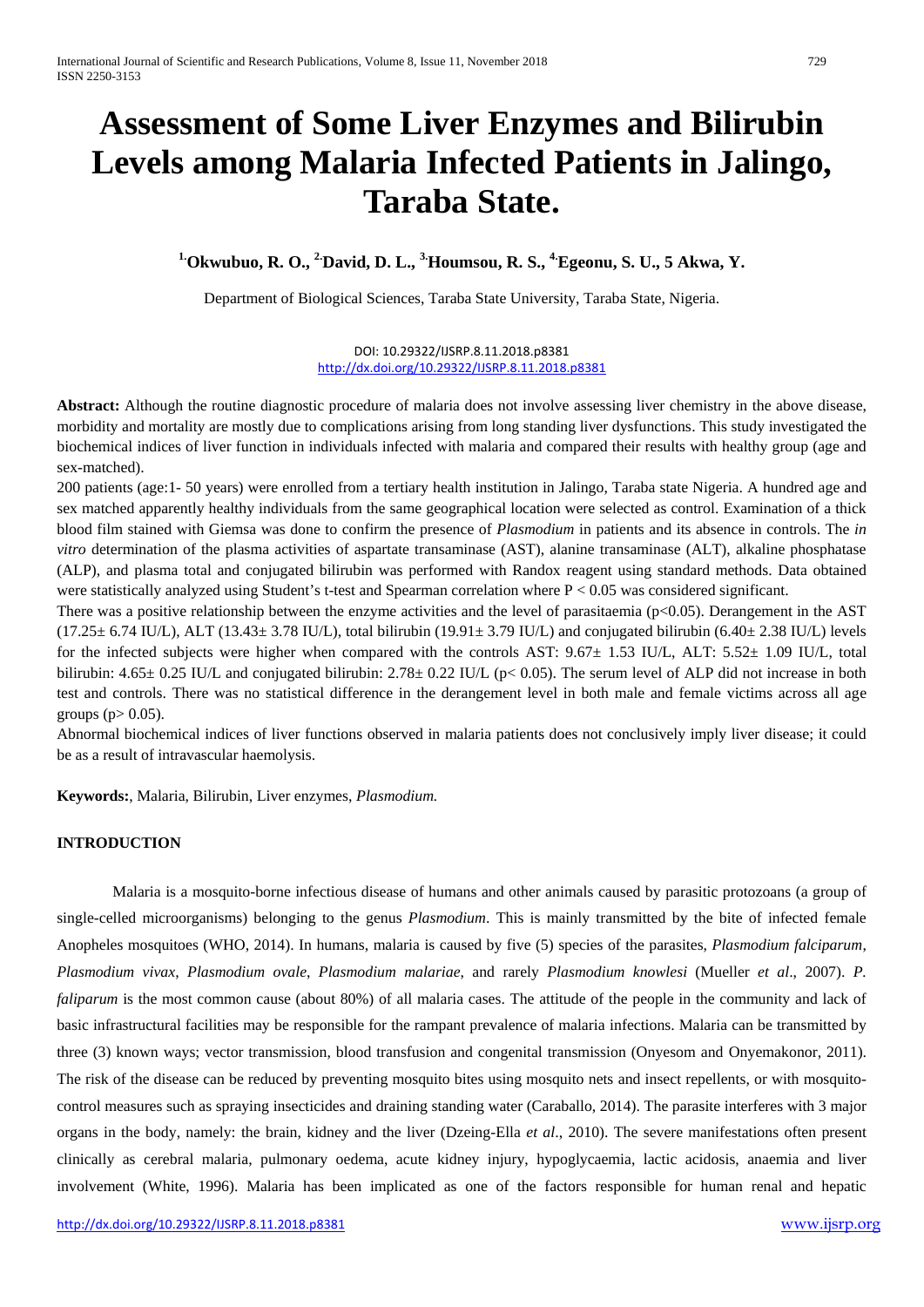dysfunction in malaria endemic countries (Mishra *et al*., 2003; Sharma *et al*., 2004; Ogbadoyi *et al*., 2009). WHO estimates that in 2010 there were 219 million cases of malaria resulting in 660,000 deaths (WHO, 2012). In [Sub-Saharan Africa,](https://en.wikipedia.org/wiki/Sub-Saharan_Africa) maternal malaria infection figure up to 200,000 estimated infant deaths yearly (Hartman *et al*., 2010). According to the WHO and UNICEF, deaths attributable to malaria in 2015 were reduced by 60% from a 2000 estimate of 985,000, largely due to the widespread use of insecticide-treated nets and artemisinin-based combination therapies. Efforts at decreasing the disease in Africa since the turn of millennium have been partially effective, with rates of the disease dropping by an estimated forty percent (40%) on the continent (Bhatt *et al*., 2015).

The liver is an important organ involved during the hepatic stage of the malaria parasite's life cycle, where malaria sporozoites develop into merozoites. Liver dysfunction is a common complication that usually occurs in malaria infection. Some studies have reported a sudden increase in liver enzymes in malaria infected individuals as an indication of liver dysfunction (Jarike *et al*., 2002; Onyesom and Onyemakonor, 2011). This could be as a result of the invasion of liver cells by the sporozoite during malaria parasite life cycle (Onyesom, 2012).The changes caused in the hepatic cell by sporozoite can lead to the leakage of parenchymal and membranous enzymes of the liver into the circulatory system, which can be responsible for the increase in liver enzymes (Burtis and Ashwood, 2001). Liver is one of the important organs of the body. It plays a vital role for the proper function of the body. Liver enzyme tests are broadly defined as tests useful in the evaluation and treatment of patients with hepatic dysfunction. They also help to monitor therapy and assess prognosis. In clinical diagnosis, plasma activities of AST, ALT and ALP are useful diagnostic markers of liver diseases. As a result of high level of complications and death of children due to malaria infection, there is need to evaluate the extent of hepatic dysfunctions in malaria cases so that there will be proper management of malaria infection and its associated complications (Ogbadoyi and Tsado, 2009).

AST is abundant in the liver, cardiac muscle, skeletal muscle and erythrocytes, relative to ALT while bilirubin is a breakdown product of haemoglobin metabolism (Renze *et al*., 2008). ALP is a useful diagnostic marker of liver diseases. Raised plasma activities of AST and elevated plasma level of unconjugated bilirubin could be as a result of liver disease as well as haemolysis of red blood cells. This study was aimed to determine if there would be any increase in plasma activities of liver enzymes and plasma level of bilirubin in patients presenting with malaria and to compare the findings of these parameters with those from ageand sex- matched apparently healthy individuals.

### **Materials and Methods**

The study was carried out in Jalingo Local Government Area of Taraba State and majority of the population include; Civil Servants, Traders, Transporters and Farmers. Jalingo Local Government Areas have tropical continental type of climate characterized by well- marked wet and dry season.

### **Subjects**

200 malaria infected patients and 100 apparently healthy individuals (controls) were recruited which included both children and adult aged 1 to 50 years including males and females at Jalingo, Taraba state, Nigeria. During the period of the investigation, subjects were differentially diagnosed not to have superimposed infections or clinically significant renal and hepatic conditions.

### **Sample collection and analysis**

Blood samples (5mL) were collected by venepuncture into EDTA and plain containers. A drop of the whole blood was used for microscopic examination of malaria parasite by thick blood film and was stained with 10% Giemsa solution. The sample in the plain container was spun to obtain serum for the determination of plasma activities of aspartate transaminase (AST), alanine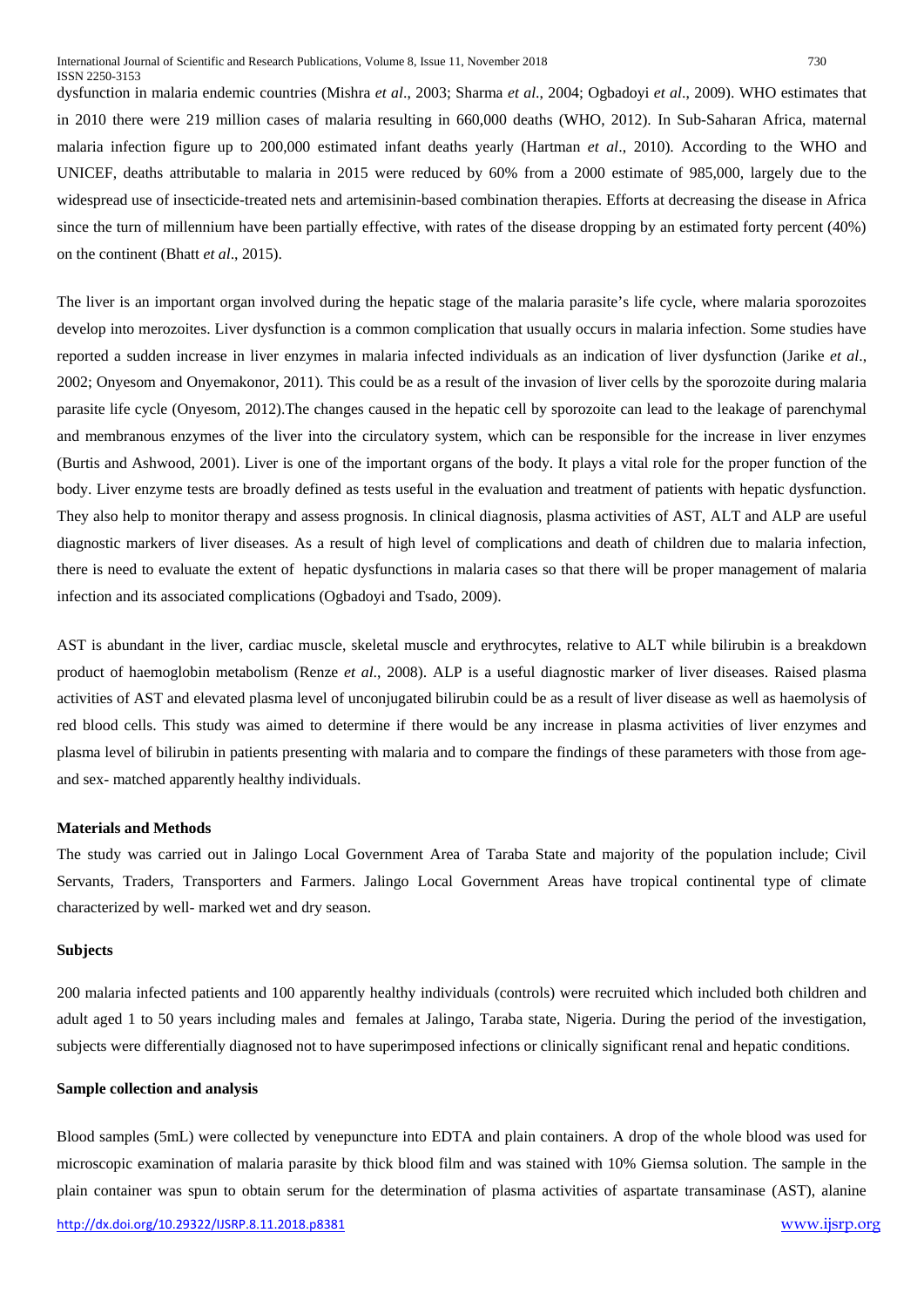transaminase (ALT), alkaline phosphatase (ALP), as well as plasma bilirubin concentration. Randox Enzymatic Kit was used for the *in vitro* determination of the plasma activities of ALT and AST using the Colorimetric method of Reitman and Frankel. Randox Enzymatic Kit was used for the *in vitro* determination of plasma activities of ALP, using the Colorimetric method of Bessey *et al.* (1946). Plasma total and conjugated bilirubin concentrations were determined using the Jendrassik-Grof method (1938).

#### **Statistical Analysis**

Statistical analysis was done using the statistical package for Social Science (SPSS 23) for windows software. Comparative analysis of level of enzymes and bilirubin in malaria infected and control were tested using Student´s t-test ( $p \le 0.05$ ). A P value of  $\leq$  0.05 was taken as significant.

### **Results**

Table 1 depicts the comparison of some liver enzymes: AST, ALT, ALP and Bilirubin (TB and CB) levels among malaria positive patient and control. All the controls (100) had normal levels for AST- 100(100%), ALT- 100(100%), ALP-100(100%), TB- 100(100%) and CB- 100(100%) while there were variations in malaria positive patients which showed some derangement in the level of enzymes and bilirubin.

Out of the 200 malaria positive patients, AST (n= 134; 67.0%), ALT(n= 82; 41.0%), TB(n= 181; 90.5%) and CB(n= 176; 88.0%) showed deranged levels except ALP that recorded( $n= 0$ ; 0.0%) for deranged level. Statistical analysis showed that there was a significant difference in the levels of the enzymes (AST, ALT) and bilirubin(TB, CB) among malaria positive patients and control  $(P< 0.05)$ .

| Parameters | Malaria Positive (%)<br>$N = 200$ |                 | Control $(\%)$<br>$N = 100$ | P Value         |          |
|------------|-----------------------------------|-----------------|-----------------------------|-----------------|----------|
|            |                                   |                 |                             |                 |          |
|            | <b>Normal</b>                     | <b>Deranged</b> | <b>Normal</b>               | <b>Deranged</b> |          |
|            |                                   |                 |                             |                 |          |
| <b>AST</b> | 66 (33.0%)                        | 134 (67.0%)     | 100 (100%)                  | $0(0.0\%)$      | $0.000*$ |
| <b>ALT</b> | 118 (59.0%)                       | 82 (41.0%)      | 100 (100%)                  | $0(0.0\%)$      | $0.006*$ |
| <b>ALP</b> | 200 (100%)                        | $0(0.0\%)$      | 100 (100%)                  | $0(0.0\%)$      |          |
| TB         | 19(9.5%)                          | 181 (90.5%)     | 100 (100%)                  | $0(0.0\%)$      | $0.012*$ |
| CB         | 24 (12.0%)                        | 176 (88.0%)     | 100 (100%)                  | $0(0.0\%)$      | $0.013*$ |

## **TABLE 1: Comparison of AST, ALT, ALP and Bilirubin (TB and CB) levels among malaria positive patients and controls in Jalingo ,Taraba State.**

 $*$ = significant, N= number examined.

Table 2a compares enzymes and bilirubin levels among male control and male malaria positive patients.

All the male control ( $n= 57$ ; 100%) each recorded normal levels for AST, ALT, TB and CB while there was no record ( $n= 0$ ; 0%) of deranged level for the enzymes (AST and ALT) and bilirubin (TB and CB).

Out of 104 malaria positive males patients,  $(n= 27, 26%)$  were normal and  $(n=77, 74.0%)$  deranged. For AST,  $(n= 31, 29.8%)$ were normal and (n=73; 70.2%) deranged for ALT, while TB and CB recorded (n= 11; 10.6%) for normal and deranged (n= 93; 89.4%) each respectively. There were variations in the deranged levels of enzyme and bilirubin recorded for male patients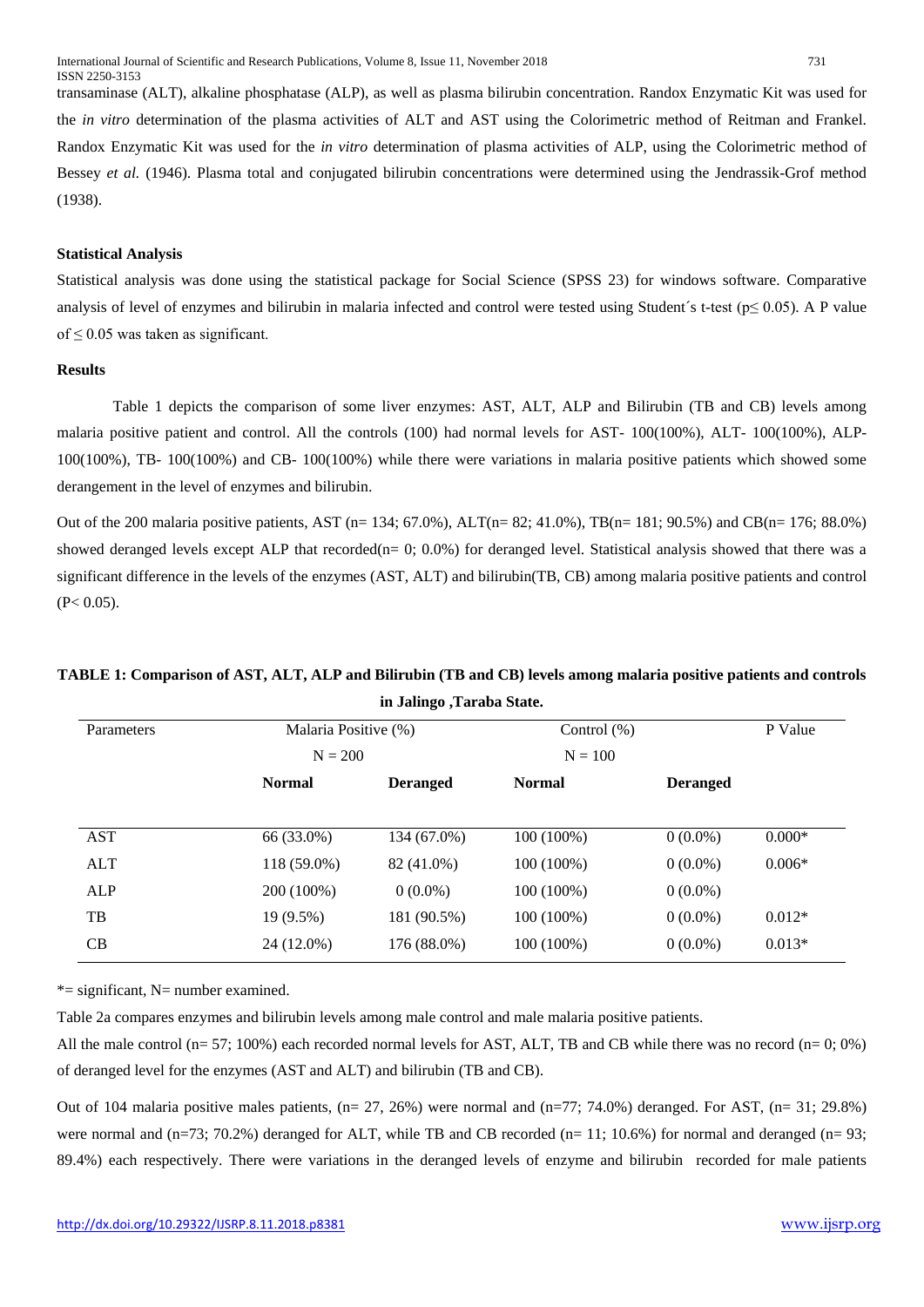Table 2b compares enzymes and bilirubin levels among female control and female malaria positive patients. All the female control (n=43; 100%) each recorded normal levels for AST, ALT, TB and CB while there was no record (n= 0; 0%) of deranged level for the enzymes (AST and ALT) and bilirubin (TB and CB). There were variations in the deranged levels of enzymes and that of bilirubin as recorded for the female malaria positive patients. Out of 96 females malaria positive patients,(n= 39; 40.6%) were normal and (n= 57; 59.4%) deranged for AST, (n= 65; 67.7%)were normal and (n= 31; 32.3%) deranged for ALT,  $(n= 8; 8.3%)$  were normal and  $(n= 88; 91.7%)$  deranged for TB and  $(n= 13; 13.5%)$  were normal while  $(n= 83;$ 86.5%) showed deranged levels for CB. The statistical analysis showed that there was a significant difference in the level of enzymes and bilirubin among female control and female malaria positive patients (P< 0.05).

**TABLE 2a: Comparison of the levels of Enzymes and Bilirubin among male control and male malaria infected patients Jalingo, Taraba State.**

| Parameters | Control   |          |              | Malaria Positive |          |  |
|------------|-----------|----------|--------------|------------------|----------|--|
|            | $N = 57$  |          | $N = 104$    |                  |          |  |
|            | Normal    | Deranged | Normal       | Deranged         |          |  |
| AST        | 57 (100%) | $0(0\%)$ | $27(26.0\%)$ | 77 (74.0%)       | $0.000*$ |  |
| ALT        | 57 (100%) | $0(0\%)$ | 31 (29.8%)   | 73 (70.2%)       | $0.004*$ |  |
| TB         | 57 (100%) | $0(0\%)$ | $11(10.6\%)$ | 93 (89.4%)       | $0.010*$ |  |
| CB         | 57 (100%) | $0(0\%)$ | $11(10.6\%)$ | 93 (89.4%)       | $0.012*$ |  |

### \*= significant.

**TABLE 2b: Comparison of levels of enzymes and bilirubin among female control and female malaria infected patients in** 

|            | Jalingo, Taraba State. |                             |            |            |             |  |  |
|------------|------------------------|-----------------------------|------------|------------|-------------|--|--|
| Parameters |                        | Malaria Positive<br>Control |            |            | $P - value$ |  |  |
|            | $N = 43$               |                             | $N=96$     |            |             |  |  |
|            | Normal                 | Deranged                    | Normal     | Deranged   |             |  |  |
| <b>AST</b> | 43 (100%)              | $0(0\%)$                    | 39 (40.6%) | 57 (59.4%) | $0.001*$    |  |  |
| <b>ALT</b> | 43 (100%)              | $0(0\%)$                    | 65 (67.7%) | 31 (32.3%) | $0.003*$    |  |  |
| TB         | 43(100%)               | $0(0\%)$                    | $8(8.3\%)$ | 88 (91.7%) | $0.002*$    |  |  |
| <b>CB</b>  | 43(100%)               | $0(0\%)$                    | 13 (13.5%) | 83 (86.5%) | $0.012*$    |  |  |

\*= significant

Table 2c compares enzymes and bilirubin levels among male and female malaria positive patients.

Out of 104 males, AST recorded (n= 27; 26%) as normal and (n= 77; 74%) as deranged, ALT recorded (n= 53; 51%) as normal and (n= 51; 49%) as deranged. TB and CB recorded normal (n=  $11$ ; 10.6%) and deranged (n= 93; 89.4%) each respectively. 96 females were examined out of which (n=39; 40.6%) were normal and (n=57; 59.4%) were deranged for AST; (n=65; 67.7%) normal and  $(n=31; 32.3%)$  deranged for ALT;  $(n=8; 8.3%)$  normal and  $(n=88; 91.7%)$  deranged for TB;  $(n=13; 13.5%)$  normal

and (n=83; 86.5%) were deranged for CB. Statistical analysis showed that there was no significant difference between male and female with regards to changes in enzymes and bilirubin levels among malaria positive patients (P> 0.05).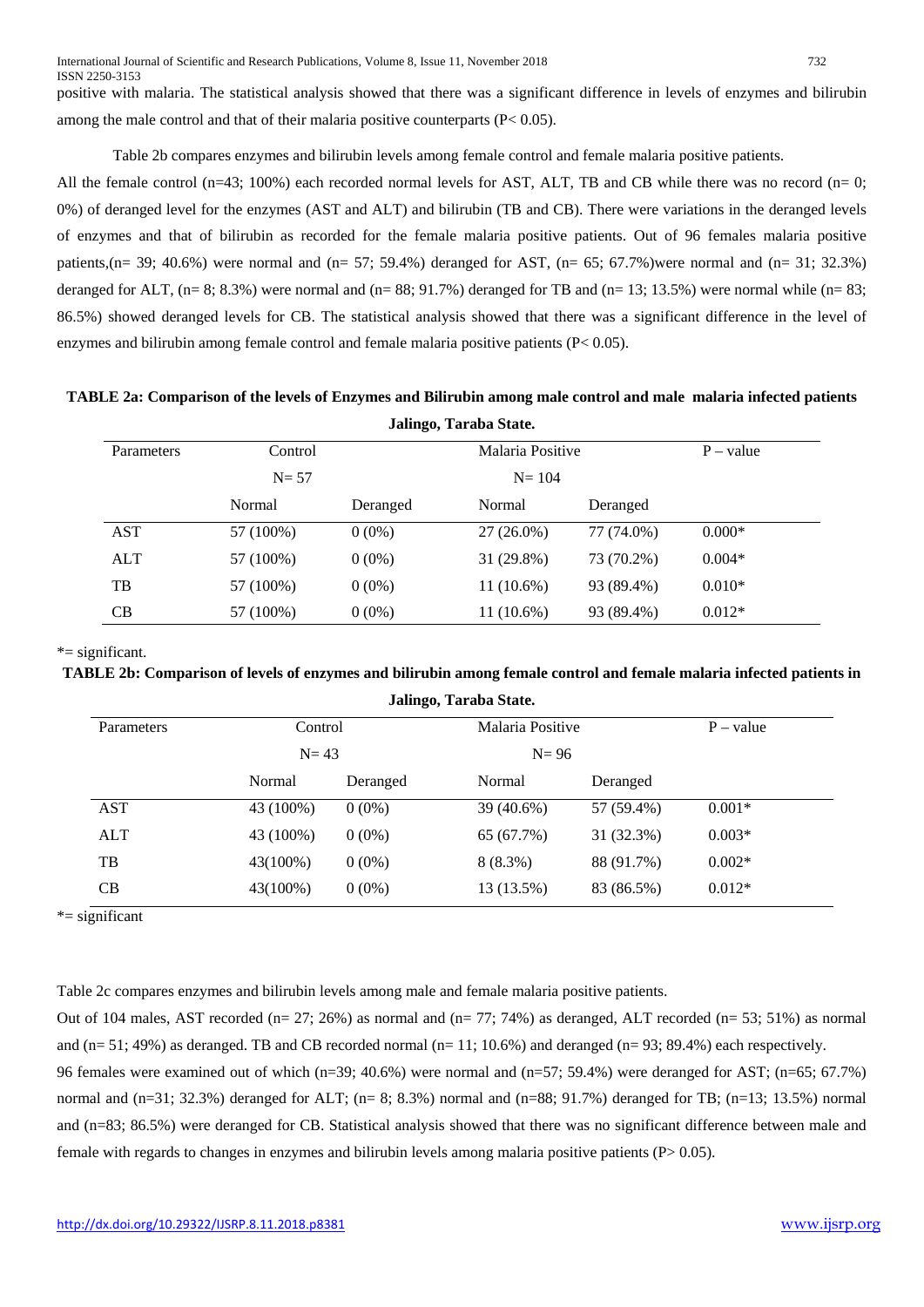International Journal of Scientific and Research Publications, Volume 8, Issue 11, November 2018 733 ISSN 2250-3153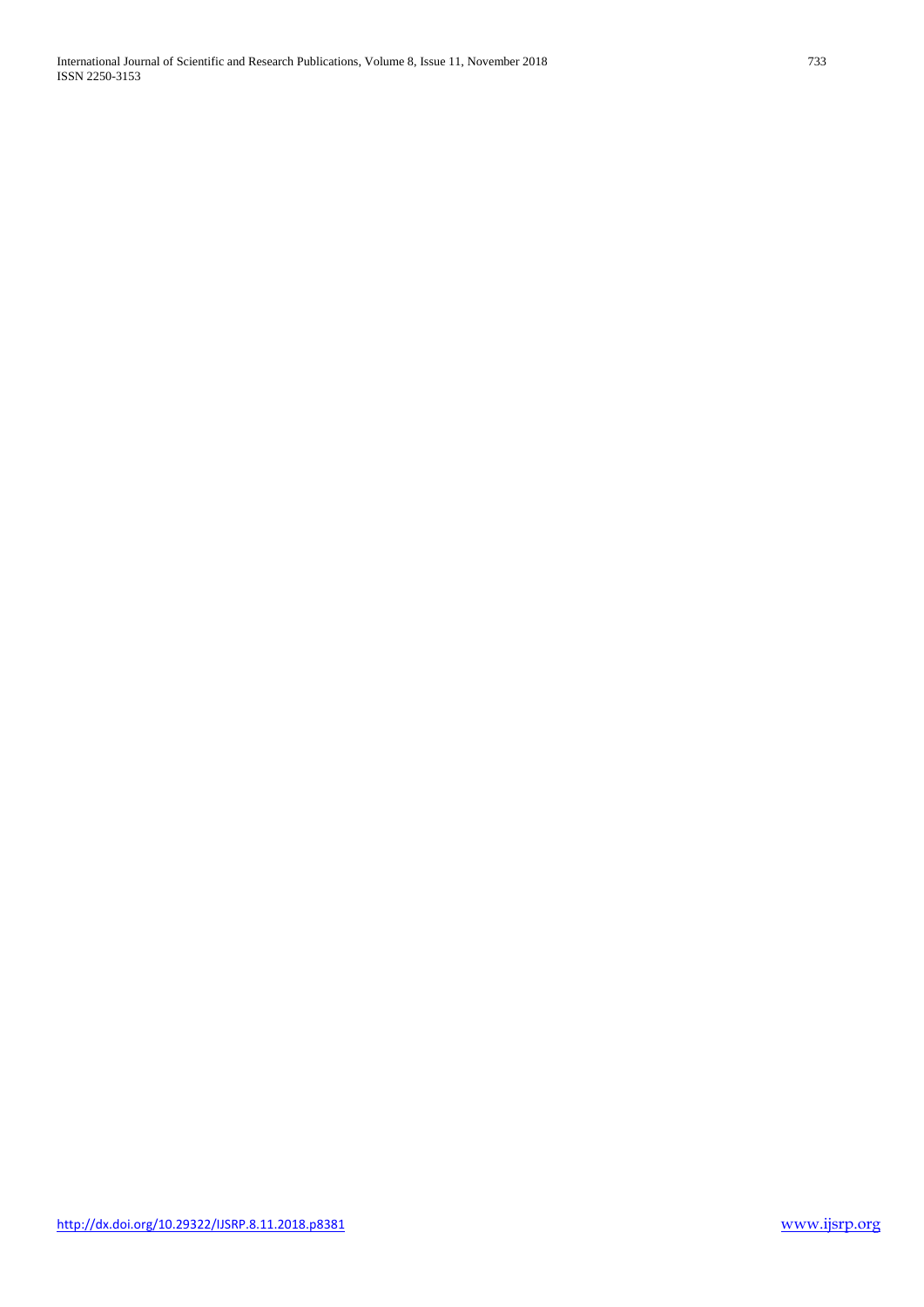| 1 ui usu seuve |          |             |          |              |           |              |           |             |           |
|----------------|----------|-------------|----------|--------------|-----------|--------------|-----------|-------------|-----------|
| Gende          | Number   | <b>AST</b>  |          | <b>ALT</b>   |           | TB           |           | CB          |           |
| r              | examined | Normal      | Deranged | Normal       | Deranged  | Normal       | Deranged  | Normal      |           |
|                |          |             |          |              |           |              |           |             | Deranged  |
| Male           | 104      | 27(26%)     | 77 (74%) | 53(51%)      | 51(49%)   | $11(10.6\%)$ | 93(89.4%) | 11          |           |
|                |          |             |          |              |           |              |           | $(10.6\%)$  | 93(89.4%) |
|                |          |             |          |              |           |              |           |             |           |
| Femal          | 96       | 39(40.6%)   | 57(59.4% | 65(67.7%     | 31(32.3%) | $8(8.3\%)$   | 88(91.7%) | 13(13.5%)   | 83(86.5%) |
| e              |          |             |          |              |           |              |           |             |           |
|                |          |             |          |              |           |              |           |             |           |
|                |          |             |          |              |           |              |           |             |           |
|                |          |             |          |              |           |              |           |             |           |
|                |          |             |          |              |           |              |           |             |           |
|                |          |             |          |              |           |              |           |             |           |
| value          |          |             |          |              |           |              |           |             |           |
| Total<br>P     | 200      | 66<br>0.101 | 134      | 118<br>0.101 | 82        | 19<br>0.769  | 181       | 24<br>0.302 | 176       |

**TABLE 2c: Comparison of levels of enzymes and bilirubin among male and female malaria positive patients in Jalingo, Taraba State.**

### **DISCUSSION**

Analysis of some biochemical parameters are important instruments in disease detection, prompt diagnosis and intervention especially in endemic diseases like malaria.

The result showed a significant difference  $(P < 0.05)$  between the levels of AST, ALT and Bilirubin (Total and Conjugated) in malaria infected patients when compared with the non malaria infected (control) group. The increase in the serum levels of the transaminases (AST and ALT) especially in the severe (+++) malaria infected patients when compared with the non infected malaria control patients in this study showed that malaria parasite infection may be responsible for the increase in the liver enzymes and bilirubin levels. In this study, the observed derangement in AST and ALT levels could be attributed to the destruction of erythrocytes during the induced intravascular haemolysis of parasitized red cells and haemolysis of non-parasitized red cells by the erythrocytic stage of the *Plasmodium* parasite where merozoites caused the destruction of the infected red blood cells prior to their differentiations into male and female gametocytes leading to significant alterations in host cell physiology and morphology. Most of the mild (+) and moderately (++) malaria infected patients were not affected as regards to their enzyme levels. These transaminases (AST and ALT) are marker enzymes for liver toxicity especially ALT which is more specific to the liver. The liver being the major site of drug metabolism, most of the patients on anti malaria drugs or any forms of medication were excluded as higher increase in the level of these enzymes can result due to anti malaria drugs or any other medication as reported by Ogbadoyi and Tsado (2009). Elevated aminotransferases (AST and ALT) levels are commonly associated with compromised hepatic integrity where increase in ALT is far higher than AST while in intravascular haemolysis of the red blood cells, AST levels is higher than ALT as previously reported by Nsiah *et al*. (2011). Several studies stated more than five times (5x) increase in the level of all the serum liver enzymes in malaria patients which is an indication of liver damage (Anyasor and Olorunsogo, 2011; Onyesom and Onyemakonor, 2011). This present study however is inconsistence with the above fact as the increase in only AST and ALT levels observed were moderate especially in the severe (+++) malaria infected patients with more increase in AST than ALT. This finding is similar to the study conducted in Ondo by Olusegun (2015) who reported an increase in only AST and ALT level in severe malaria patients when compared with control groups. This could be due to induced intravascular haemolysis of parasitized red cells by *Plasmodium* and haemolysis of non-parasitized red cells by the erythrocytic stage of the parasite. This report is also in line with the previous studies done in India by Anurag *et al*. (2013) and Shikhare *et al*. (2017), who separately showed that *Plasmodium* infection may be responsible for the increase in the liver enzymes (AST and ALT).

<http://dx.doi.org/10.29322/IJSRP.8.11.2018.p8381> [www.ijsrp.org](http://ijsrp.org/) In a study done by Uzuegbu *et al*. (2010) in Lagos State South West Nigeria on liver function test markers assayed in 230 patients, age range: 0-50 years, presenting with malaria infection, it was observed that the values for liver function profiles AST,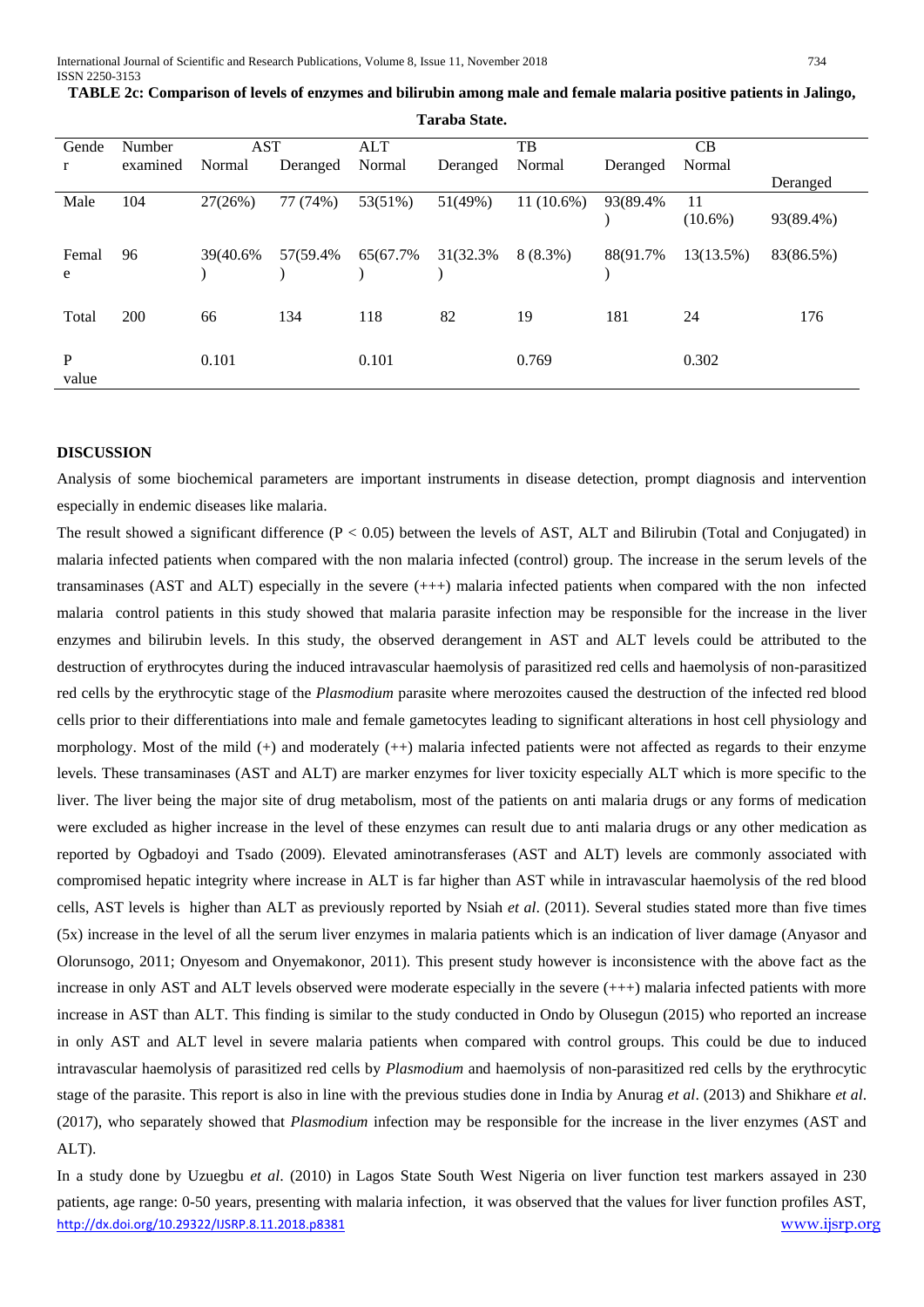ALT and ALP among patients with the malaria were elevated when compared with those without infection. Also previous studies done by Anand *et al*. (1992) and Kausar *et al*. (2010), have documented liver dysfunction in *Plasmodium* malaria infection with increase in all the three enzymes (AST, ALT and ALP). They stated that the increase in these liver enzymes in malaria positive patients could be due to leakage of these enzymes from the liver as a result of damages to liver cell during the hepatic or liver stage of the life cycle of the malaria parasite. This study however is in contrast with Shikhare *et al*. (2017), who stated that the impairment of hepatic function is common in severe malaria. Acute malaria also badly affects the function of cytochrome P450 microsomal enzymes which is involved in detoxification reaction.

The ALP level were slightly higher in the control non infected group than in the severe and mild groups but it was not significant as both the levels in malaria infected patients and the non malaria infected control groups were still within the normal range. Deranged level of ALP is most commonly caused by liver diseases such as cholestasis, cirrhosis and bone disorders. ALP is present in the white blood cells and the observed increase in AST and ALT in this study could be attributed to the destruction of erythrocytes. During the induced intravascular haemolysis of parasitized red cells and haemolysis of non-parasitized red cells which did not affect the level of ALP as this enzyme is not affected by haemolysis which is in line with the studies of Lippi *et. al*. (2006) and Mehmet *et. al*. (2011) who reported a normal level of ALP in both in vivo and in vitro haemolysis.

In this study, the derangement in the level of bilirubin both Total and Conjugated in malaria infected patients were 90.5% and 88% respectively which showed a significant difference (P< 0.05) when compared with the non malaria infected (control) group. This increase in the level of Total and Conjugated bilirubin among malaria infected patients may be due to intravascular haemolysis which might have been caused by the destruction of the infected red blood cells at the erythrocytic stage by the merozoites prior to their differentiation into male and female gametocytes leading to significant alterations in host cell physiology and morphology. This is supported by the work of Sharma *et al*. (2012) and Whitten *et al*. (2010), who stated that the cause of elevated bilirubin is due to intravascular hemolysis caused by the destruction of infected red blood cells by merozoites. It is also in line with the work of Anand and Puri (2005), who reported that hepatic dysfunction in malaria infection, does not appear to be due to direct inflammation of hepatocytes but due to failure of bilirubin excretion in the liver which have accumulated due to increased destruction of red blood cells when the parasite densityis high. This is so since large numbers of erythrocytes are infected and they are eventually destroyed by the spleen. The resulting haemolytic anaemia from this destruction also lead to increased plasma level of bilirubin without any significant elevation of the liver enzymes.

A similar observation has been made by Abro *et al*. (2009) who noted that usually rise in bilirubin TB and CB in malarial infection is mainly due to hemolysis of parasitized and non parasitized red blood cells.

**Gender as determinant in levels of enzyme / bilirubin among malaria positive patients.** In this study, out of the 200 malaria infected patients, 52% were males and 48% females. This could be due to the fact that males expose themselves more than females to infected mosquitoes with *Plasmodium* especially during the hot weather. At such times, they tend to move about barebodied and expose themselves more to mosquito bites than the females. The derangement in enzyme levels and bilirubin were also significantly higher in malaria infected males and females as compared to their respective controls (p<0.05). There was however no significant difference (p>0.05) in the enzyme activities in both male and female malaria patients which showed that the effect of malaria infection on the enzymes was not gender specific. As soon as the parasite invades the body its pathogenesis sets in irrespective of sex and this is independent of the infection rate. This agrees with the previous study of Uzoegwu and Onourah (2003), who reported 51.1% in males and 41.4% in females in their work on malaria infected patients. Dhariyal *et. al*. (2016) also reported (62.5%) males against (37.5%) females out of total of 80 malaria positive patients. They all reported that derangement in enzymes and bilirubin were non gender specific. Therefore sex does not determine the level of these parameters in the malaria infected patients. This study disagrees with the reports of Ignatius *et al*. (2008) and Onyesom and Onyemakonor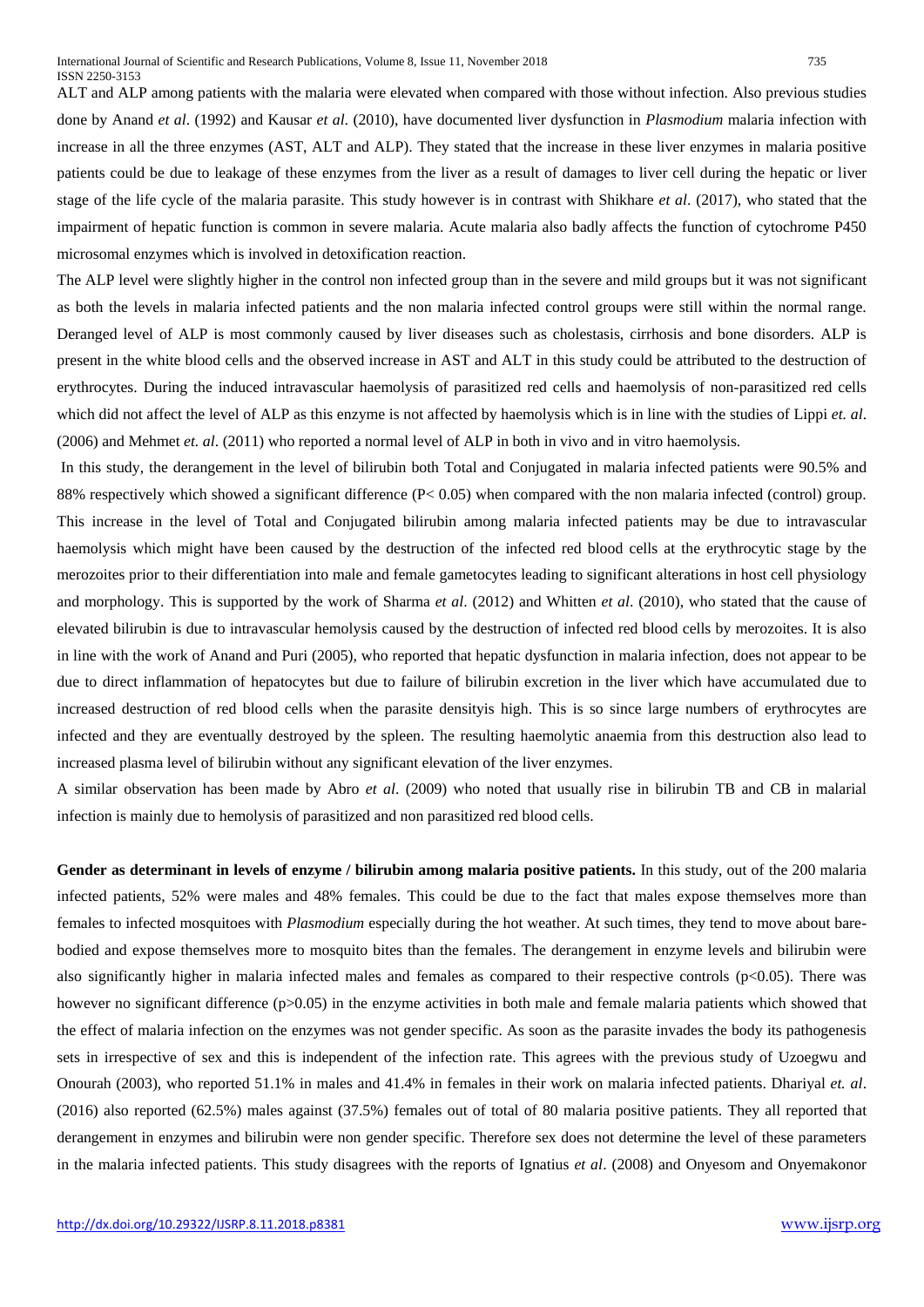International Journal of Scientific and Research Publications, Volume 8, Issue 11, November 2018 736 ISSN 2250-3153

(2011) who stated that males were affected more than females. It is probable that in this part of Nigeria were the current study was conducted; the degree of exposure of males and females may be the same to infected mosquitoes.

### **Conclusion**

Malaria is a disease whose pathogenesis comes in different ways without any specific clinical presentation. The findings of this study revealed that the derangement in the levels of serum AST, ALT and bilirubin (Total and Conjugated) observed in malaria positive patients does not conclusively imply liver disease. This could be as a result of *Plasmodium* induced intravascular haemolysis. It is also important that liver enzymes and bilirubin be assessed and impairment properly managed in the course of malaria treatment to prevent complications and also post treatment analysis of these enzymes for comparison to fully clarify the involvement of liver in malaria infections.

### **Acknowledgements:**

We are grateful to the staff of Chemical Pathology Laboratory of the Federal Medical Centre Jalingo, for all their assistance.

### **References**

- Abro, A. H., Ustadi, A. M., Abdou, A. S., Younis, N. J. and Akaila, S. I. (2009). Jaundice with Hepatic Dysfunction in *Plasmodium falciparum* Malaria. *Journal of the College of Physicians and Surgeons Pakistan*, 19(6): 363–366.
- Anand, A. C., Ramji, C., Narula, A. S. and Singh, W. (1992). Malarial Hepatitis: a Heterogeneous Syndrome? *National Medical Journal India*, 5: 59-62.
- Anand, A. C. and Puri, P. (2005). Jaundice in Malaria. *Journal of Gastroenterology and Hepatolology,* 20:1322-1332.
- Anurag, C., Asaranti, K., Dipannweeta, R. and Bidyut, P. D. (2013). Assessment of Abnormal Liver Chemistry in Malaria and Dengue infection. *International Journal of Science and Research,* 4(4): 2412- 2414.
- Anyasor, G. N. and Olorunsogo, O. O. (2011). Evaluation of Selected Biochemical Parameters in Renal and Hepatic Functions Following Oral Administration of Artesunate to Albino Rats. *Researcher*, 3(7): 82- 98.
- Bessey, O. A., Lawry, O. H. and Block, M. J. (1946). A Method for Rapid Determination of Alkaline Phosphatase with Five Cubic Millimeter of Serum. *Journal of Biological Chemistry*, 146: 321-328.
- Bhatt, S., Weiss, J., Cameron, D., Bisanzio, E., Mappin, D., Dalrymple, B., Battle, U., Moyes, K. E., Henry, C. L. and Eckhoff, F. (2015). The Effect of Malaria Control on *Plasmodium falciparum* in Africa Between 2000 and 2015. *Nature,* 526 (7572): 207–211.
- Burtis, C., Ashwood, E. and Border, B. (2001). Liver functions, In: Tietz, L. (Ed). *Fundamentals of Clinical Chemistry*. Fifth Edition, Saunders Company, Philadelphia, Pp.748-770.
- Caraballo, H. (2014). Emergency Department Management of Mosquito-borne Illness: Malaria, Dengue, and West Nile Virus. *Emergency Medicine Practice,* 16 (5):62-69.
- Dhariyal, K. K., Farooq, U., Singh, S., Shariq, M., Kaur, N. and Bharti, A. K. (2016). Malaria Positive Cases with Reference to Liver Function Test among Patients Attending in Teerthanker Mahaveer Medical College and Research Centre, Moradabad, Uttar Pradesh, India. *International Journal of Scientific Study*, 3(12): 62-66.
- Dzeing-Ella, A., Pascal, C., Obiang, N., Tchoua, R., Timothy, P., Ebele, J. I., Emeka, E.N.,Nnenna, C. A., Ignatius, C. M. and Ebele, A. (2010). Severe *Falciparum* malaria in Gabonese Children: Clinical Hepatopathy: A Reversible and Transient Involvement of Liver in *falciparum* malaria. *Malaria Journal,* 4: 1.
- Hartman, T. K., Rogerson, S. J. and Fischer, P. R. (2010). The Impact of Maternal Malaria on Newborns. *Annals of Tropical Paediatrics,* 30 (4): 271–282.